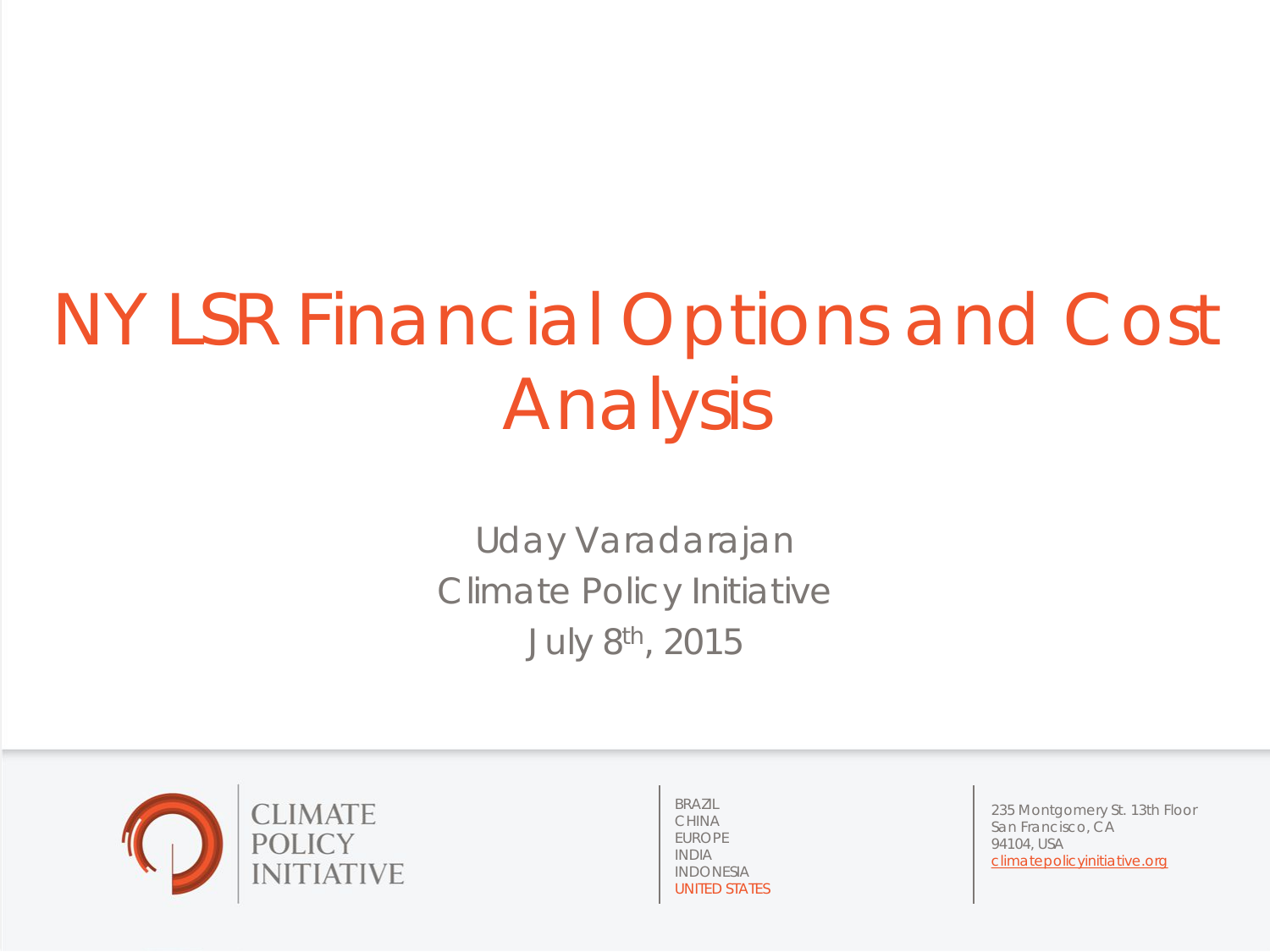One consideration examined by the LSR policy options paper is the potential reduction of ratepayer costs by enabling efficient long-term financing

We performed financial modeling to assess the extent to which LSR policy options could help achieve this goal:

- Using the alternative procurement mechanisms discussed in the previous session, and
- Enabling NY projects to take advantage of innovative financing vehicles optimized for LSR such as YieldCos and Debt securitization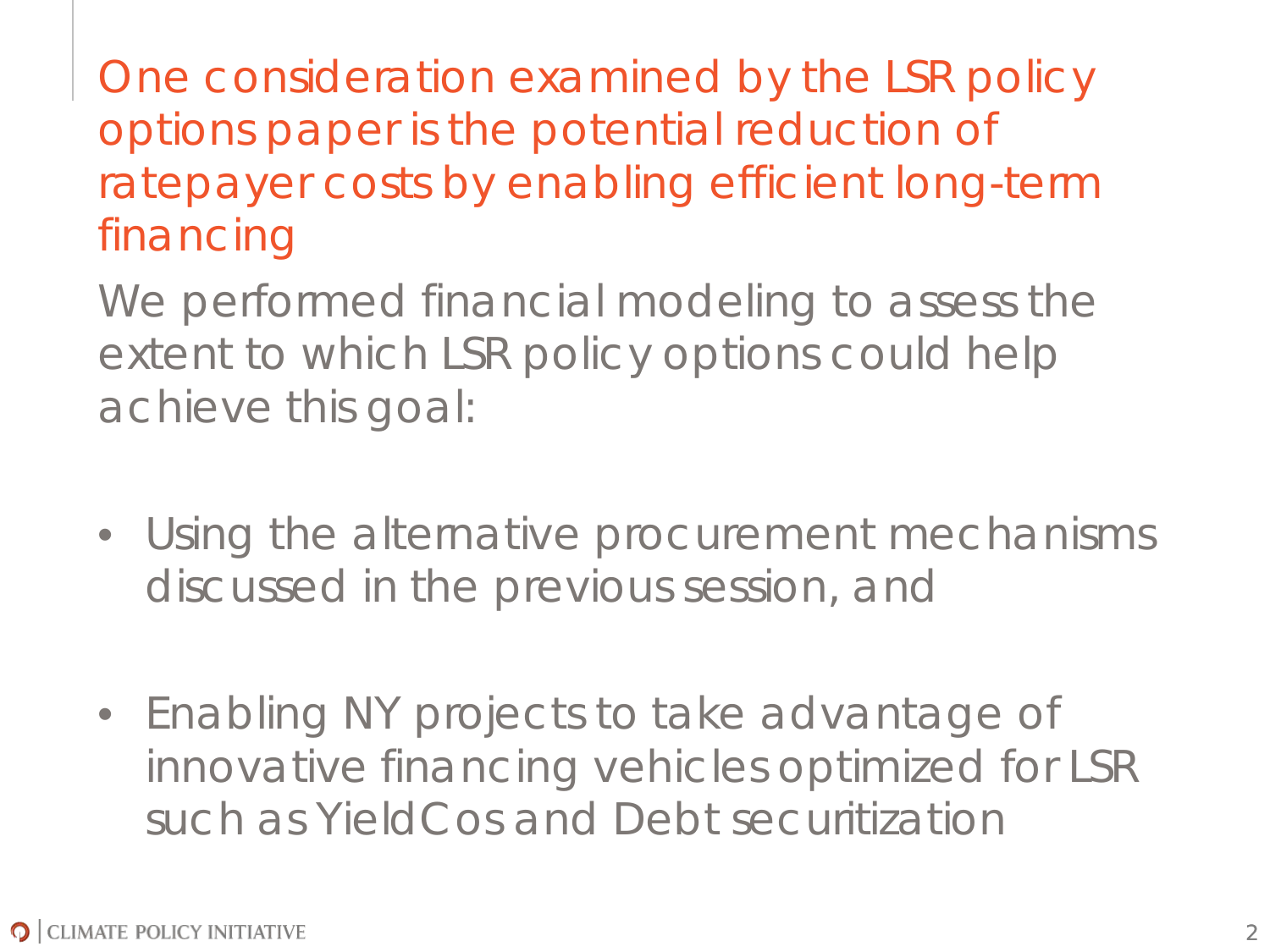# Roadmap of presentation

- 1. Options Analyzed and Key Modeling and Financial Assumptions
	- New Financial Vehicles
		- YieldCos
		- Debt Securitization
- 2. Results of Project-Level Cost Comparisons
- 3. Annual Expenditure and Collection Impacts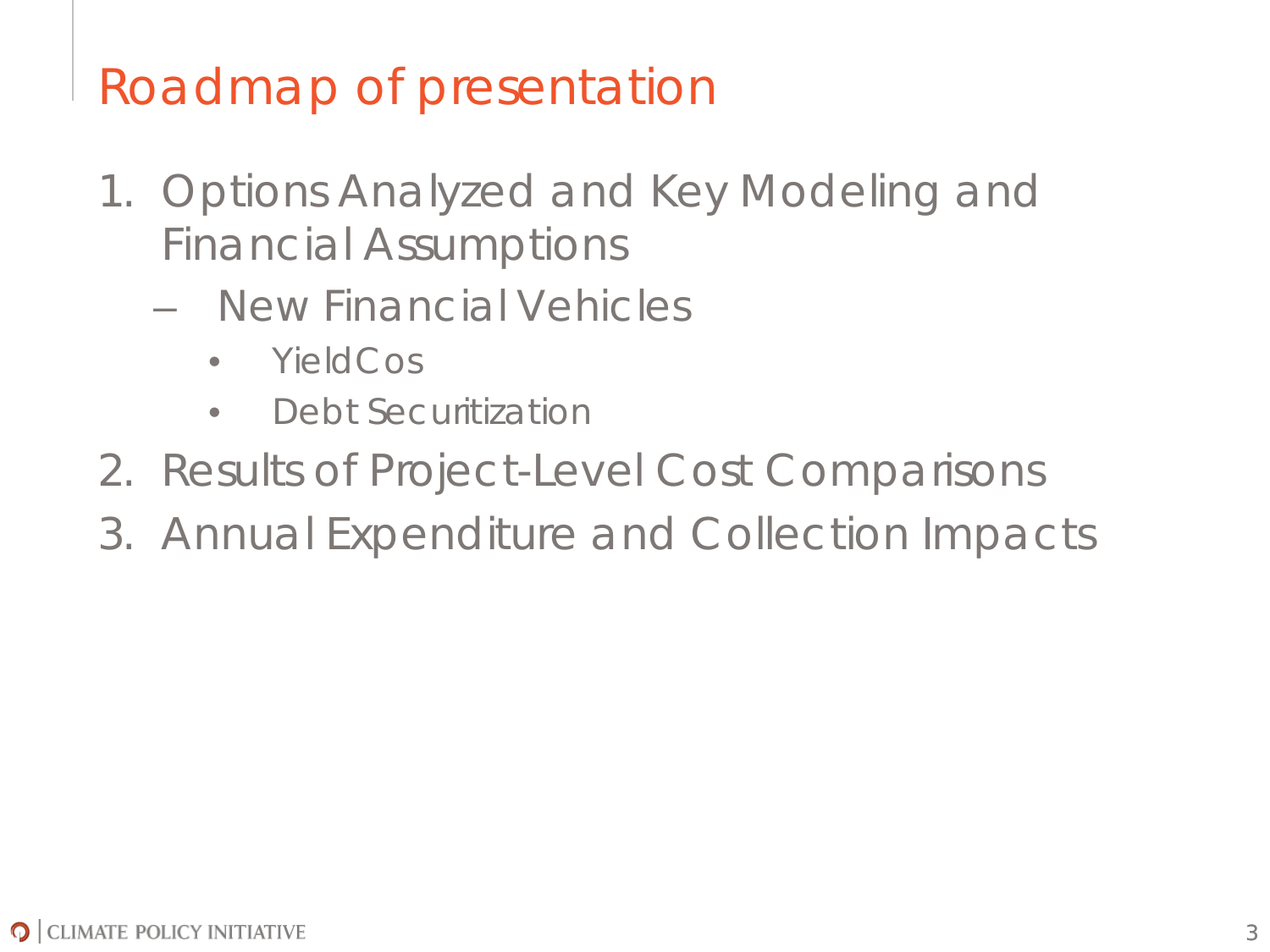#### 1. Options Analyzed and Key Modeling and Financial Assumptions

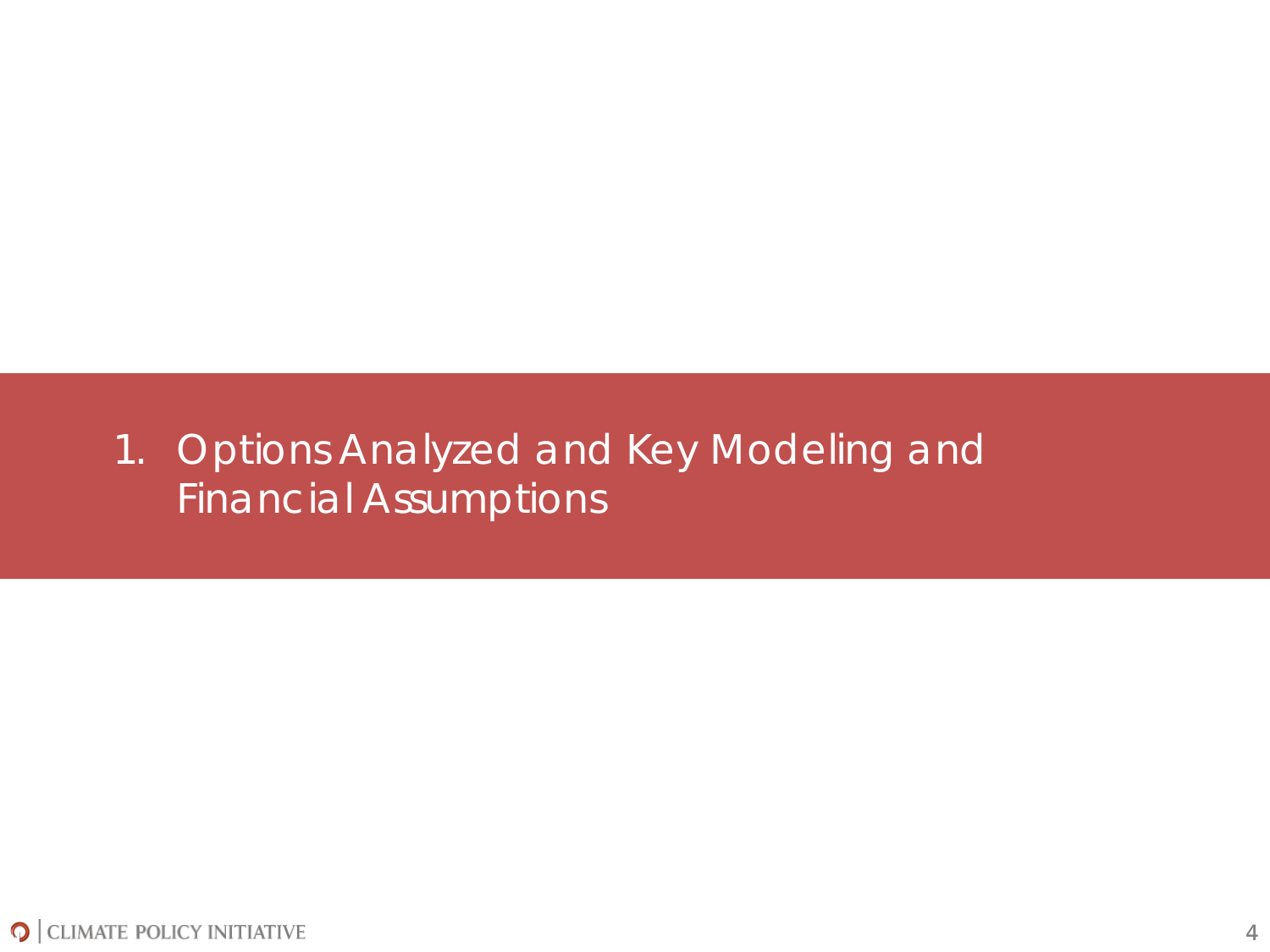We considered three base procurement options

- **Reference (20-Year REC Contract)** 
	- Current policy 20-year fixed price Main Tier REC contract

#### • **Bundled PPA**

- 20-year fixed price power purchase agreement (PPA) for bundled energy and RECs, either with a state-entity or an EDC
- Possible remuneration of utilities for PPAs was not included, but remuneration of 1% increases the cost of a PPA by roughly \$0.70-\$1.00/MWh
- Perfect Hedge CfD would have the same impact
- **Utility-Owned Generation (UOG)**
	- 100% utility ownership and rate-basing of an individual project
	- Based on FERC data, assume utility has the tax capacity to fully monetize tax credits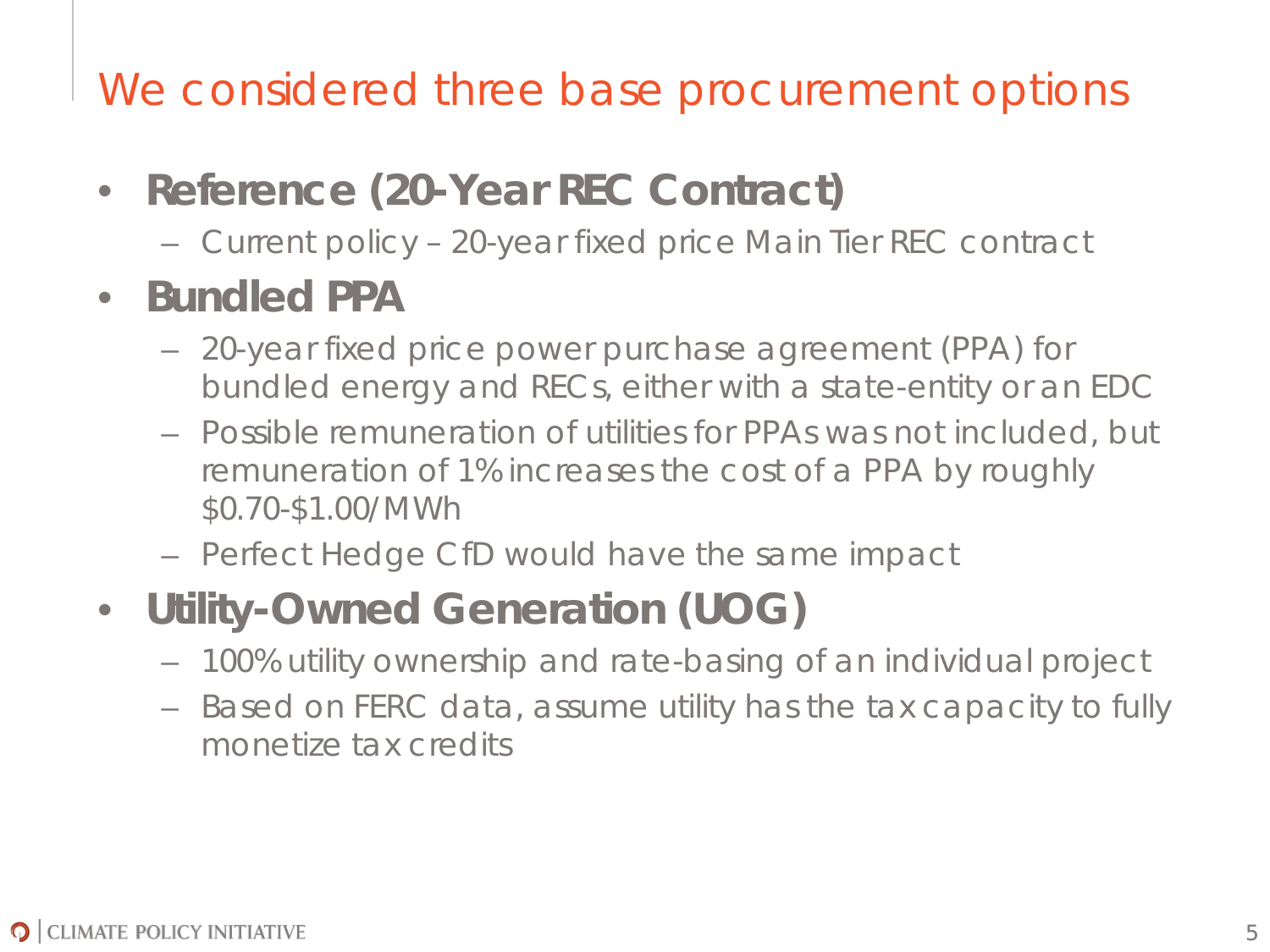We considered how innovative financing vehicles could impact the relative costs of these options

#### • **YieldCos**

- Publicly-traded company, growth-focused & cash-flow oriented business model with low cost of capital
- Promise to deliver steady, increasing dividends by continued acquisition of accretive, long-term, fully contracted assets
- 20-year REC-only contracts do not provide sufficient price certainty on their own to make YieldCo financing likely
- Long-term sustainability of business model still unclear

#### • **Ratepayer Backed Bond (RBB) Securitization**

- Finance project loans through liquid, high quality bonds whose repayment is funded by non-bypassable charge
- Ratepayers assume the risk of project default, but save money overall as they pay less for the electricity from the project
- Takes advantage of portfolio and counterparty diversification benefits to reduce cost of debt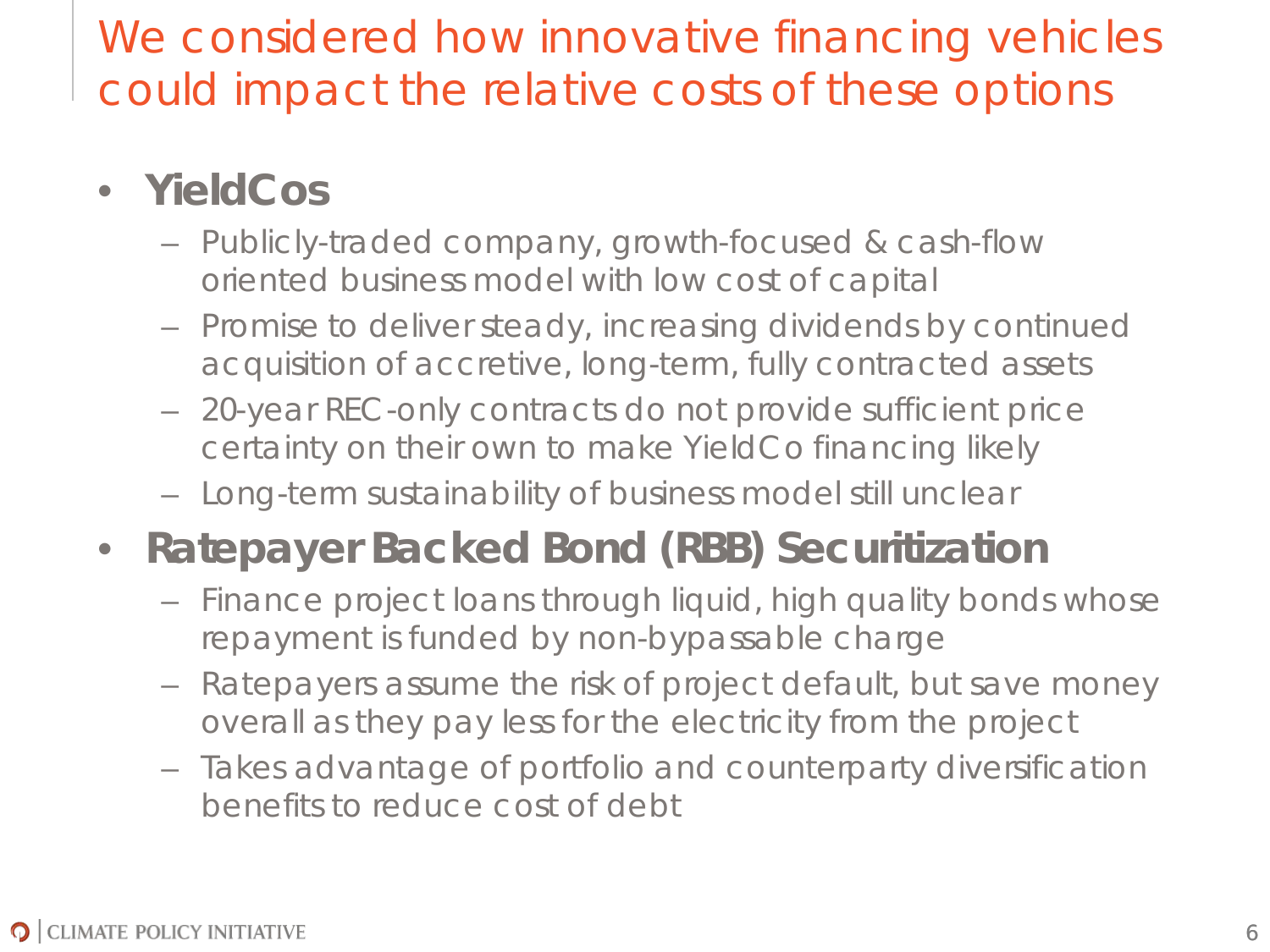## We compared policy and financing options for a hypothetical 100 MW wind facility in Upstate NY

| Category                               | <b>Input</b>                                                                                                                                                                                                                                                                                                                                                                         |  |  |
|----------------------------------------|--------------------------------------------------------------------------------------------------------------------------------------------------------------------------------------------------------------------------------------------------------------------------------------------------------------------------------------------------------------------------------------|--|--|
| <b>Project Costs</b>                   |                                                                                                                                                                                                                                                                                                                                                                                      |  |  |
| <b>Commercial Operations Date</b>      | January 1st, 2017                                                                                                                                                                                                                                                                                                                                                                    |  |  |
| Installed Cost <sup>1</sup>            | \$2,044 / kW                                                                                                                                                                                                                                                                                                                                                                         |  |  |
| Fixed O&M <sup>2</sup> (Year 1)        | \$70 / kW - yr (escalated at 2.5% annually)                                                                                                                                                                                                                                                                                                                                          |  |  |
| Variable O&M (Year 1)                  | 0.06¢ / KWh (escalated at 2.5% annually)                                                                                                                                                                                                                                                                                                                                             |  |  |
| <b>Project Capacity and Production</b> |                                                                                                                                                                                                                                                                                                                                                                                      |  |  |
| <b>Project Size</b>                    | 100 MW                                                                                                                                                                                                                                                                                                                                                                               |  |  |
| <b>Capacity Factor</b>                 | 35%                                                                                                                                                                                                                                                                                                                                                                                  |  |  |
| <b>Project Useful Life</b>             | 20 years                                                                                                                                                                                                                                                                                                                                                                             |  |  |
| <b>Taxes</b>                           |                                                                                                                                                                                                                                                                                                                                                                                      |  |  |
| Federal Tax Rate (%)                   | 35%                                                                                                                                                                                                                                                                                                                                                                                  |  |  |
| State Tax Rate (%)                     | 6.5%                                                                                                                                                                                                                                                                                                                                                                                 |  |  |
| Revenue                                |                                                                                                                                                                                                                                                                                                                                                                                      |  |  |
| Market Prices <sup>3</sup>             | NYISO CARIS 2014 Zone D Forecast, AEO 2015 High Oil & Gas Resource Case                                                                                                                                                                                                                                                                                                              |  |  |
|                                        | (Low Market Prices) and High Price Case (High Market Prices) for Upstate NY                                                                                                                                                                                                                                                                                                          |  |  |
|                                        | 1 Assumed bid in 2015, with commercial operation date = 1/1/2017, Nominal \$, costs updated based on estimates of recent wind capital costs by LBNL<br>. The contract of the contract of the contract of the contract of the contract of the contract of the contract of the contract of the contract of the contract of the contract of the contract of the contract of the contrac |  |  |

**<sup>2</sup> Includes insurance, project management, property taxes and land lease/royalty.** 

**<sup>3</sup> Note: The Market Price Forecast significantly impacts the modeling results. Prices were generated from GE-MAPS modeling for the NYISO's 2014 CARIS 2 study, the most current CARIS price projections available. The NYISO has started its 2015 CARIS 1 analysis, and updated draft prices (10 year projection) will be released in June 2015. The NYISO expects LBMP price projections from this analysis to be significantly lower than prices from the 2014 CARIS 2 study due to lower natural gas price and load forecast assumptions.**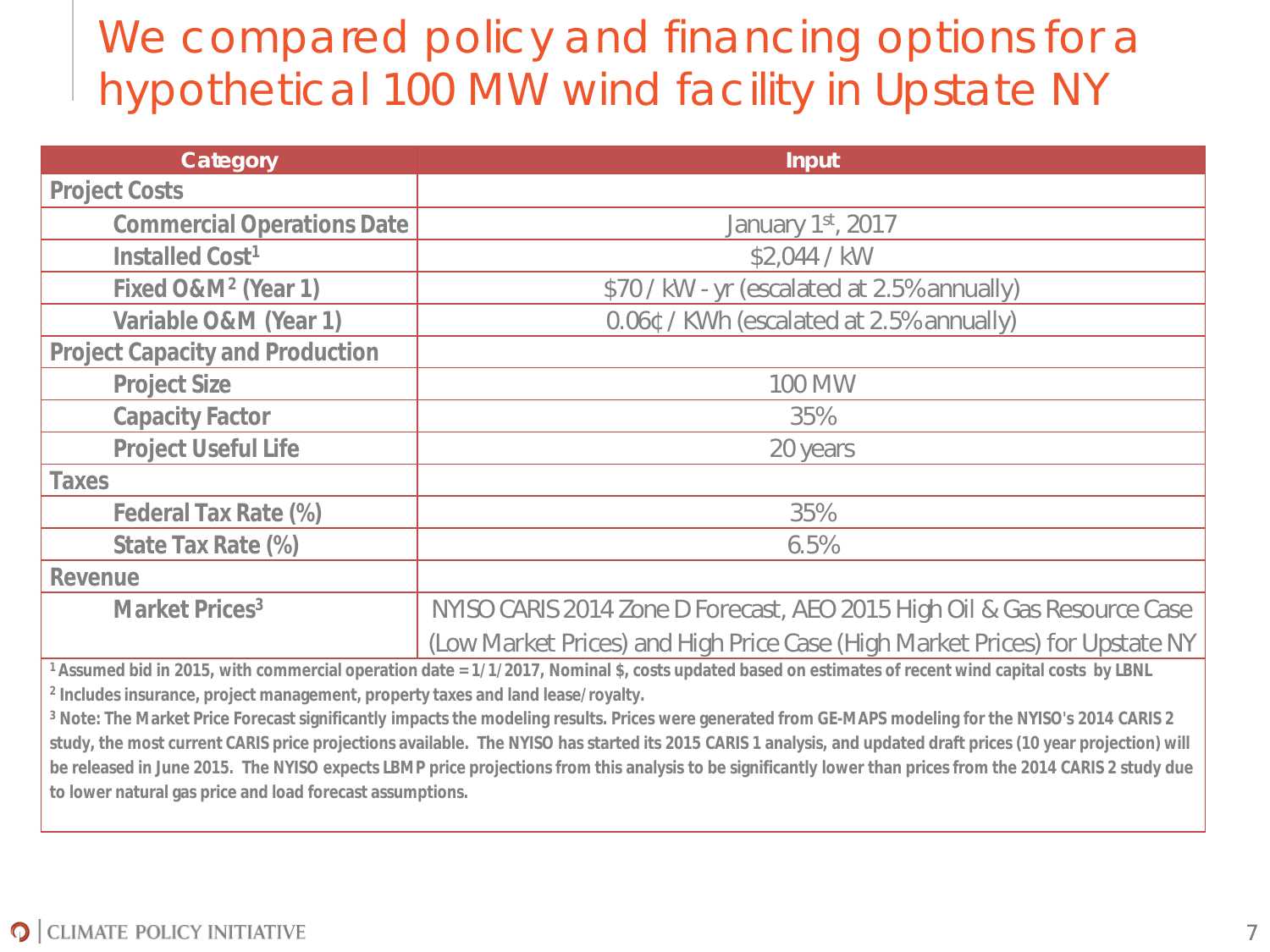# Our key financial and modeling assumptions

- **No PTC –** We do not assume Federal Production Tax Credit (PTC) extension unless otherwise indicated
- **Project Financing as default structure –** with project debt and sponsor equity
- **No Curtailment –** We assume PPAs and UOG projects are not curtailed or subject to curtailment
- **Production estimates optimistic –** Assume actual energy production is 4% below pre-construction projections
- **Historic utility capital costs as discount rate (6.85%) –** from after-tax utility capital costs during 2002-2007
- **Levered Tax Equity for PTC sensitivities –** Levered with project debt for apples-to-apples comparison
- **Savings from RBB securitization net of expected cost to ratepayers of covering project defaults net of recoveries**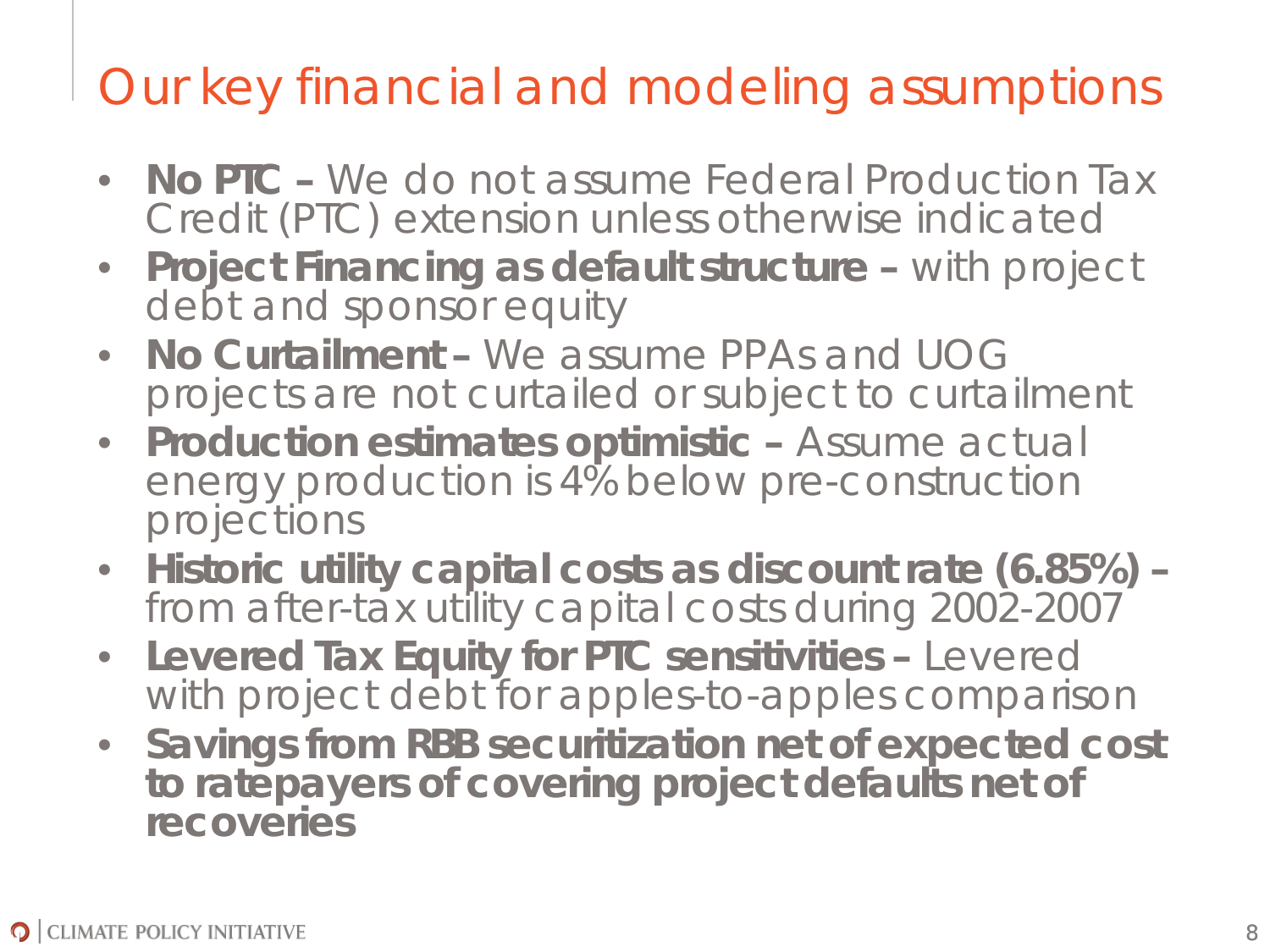## We developed financial inputs using published estimates as well as spread/forward yield analysis

| <b>Financial Metrics</b>              | <b>Reference (NYSERDA</b> | <b>Utility-Backed</b> | <b>Utility-Owned</b>    |  |
|---------------------------------------|---------------------------|-----------------------|-------------------------|--|
|                                       | <b>20-yr REC)</b>         | <b>PPA</b>            | <b>Generation (UOG)</b> |  |
| <b>Equity Return Targetsa</b>         |                           |                       |                         |  |
| <b>Developer Target IRR</b>           | 12.75%                    | 12.75%                | 12.75%                  |  |
| <b>Long Term Equity Target IRR</b>    | 10.50%                    | 8.75%                 | 9.00%                   |  |
| <b>YieldCo Target Equity IRR</b>      | n/a                       | 8.00%                 | n/a                     |  |
| <b>Tax Equity Sponsor IRR</b>         | 16.75%                    | 15.00%                | n/a                     |  |
| <b>Tax Equity YieldCo Sponsor IRR</b> | n/a                       | 14.00%                | n/a                     |  |
| <b>Tax Equity Investor IRR</b>        | 14.75%                    | 13.00%                | n/a                     |  |
| <b>Debt Financial Metrics</b>         |                           |                       |                         |  |
| <b>Maximum Leverage</b>               | n/a                       | n/a                   | 52%                     |  |
| <b>Debt Term</b>                      | 18                        | 18                    | 20                      |  |
| <b>Debt Costs / Fees</b>              | 2.00%                     | 2.00%                 | n/a                     |  |
| Debt Minimum DSCR (P90) <sup>b</sup>  | 1.25x                     | 1.20x                 | n/a                     |  |
| <b>Utility Debt Costc</b>             | n/a                       | n/a                   | 4.75%                   |  |
| <b>RBB Securitized Debt Costd</b>     | 4.40%                     | 4.40%                 | 4.40%                   |  |
| YieldCo Corporate Debt Coste          | n/a                       | 5.50%                 | n/a                     |  |
| <b>Project Debt Costf</b>             | 6.25%                     | 6.25%                 | n/a                     |  |

a Equity and tax equity return targets are based on ranges in Mintz-Levin (2012).

<sup>b</sup> Minimum DSCR requirements are applied on annual P90 cash flows

<sup>c</sup> Utility debt cost was estimated based on the implied forward 20-year treasury yield in 2017 of 3.25% and a projected spread for A-rated utility bonds of 150bp based on recent historical spread data.

<sup>d</sup> RBB Securitized debt costs were estimated as AAA corporate bond yields – a spread of 35 bp over utility debt.

<sup>e</sup> YieldCo corporate debt costs were estimated as BBB corporate bond yields – a spread of 75bp over utility debt.

<sup>f</sup> Project debt costs were calculated using BBB corporate bond yields + 75bp for illiquidity and structuring.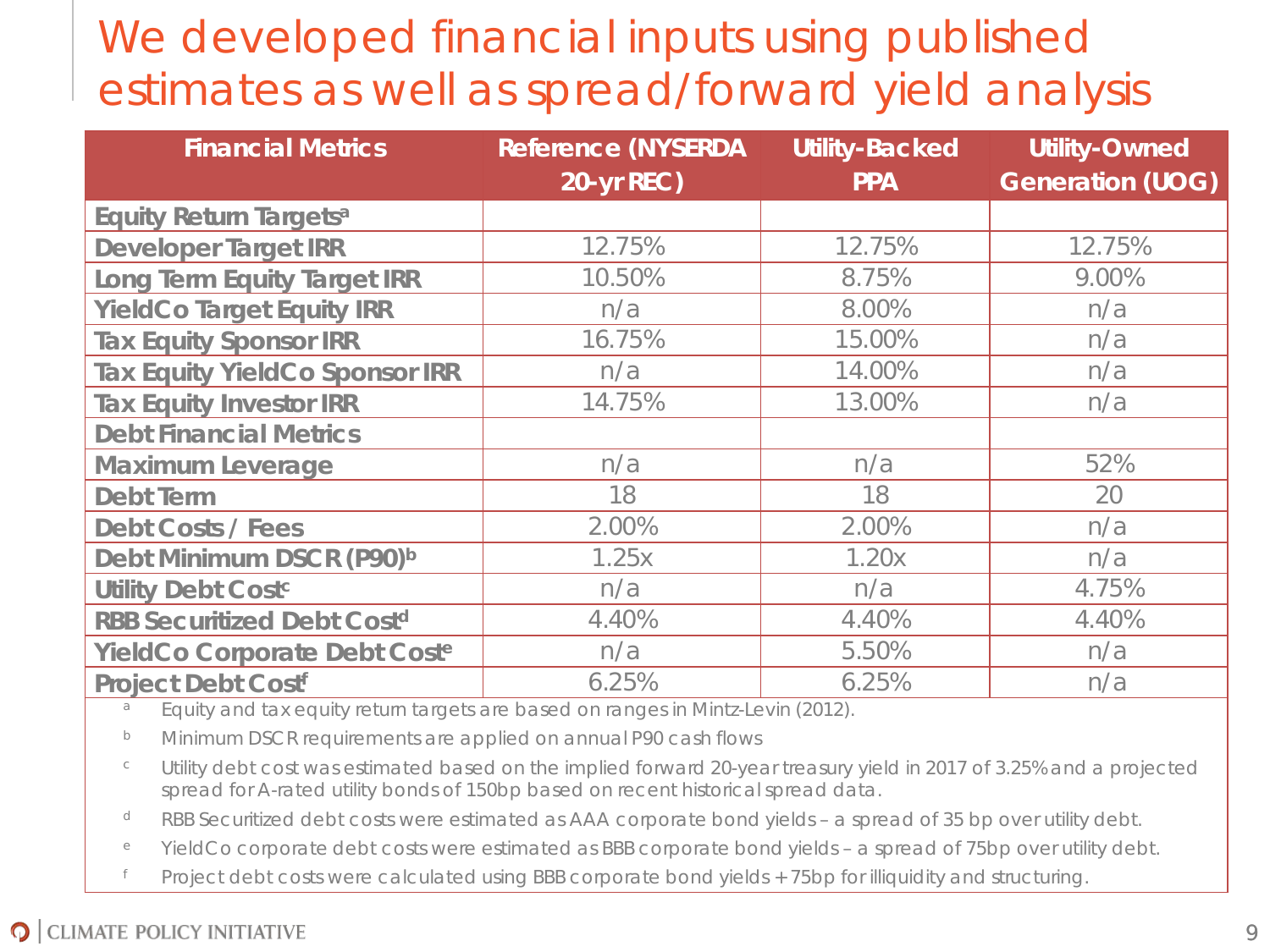#### 2. Results of Project-Level Cost Comparisons

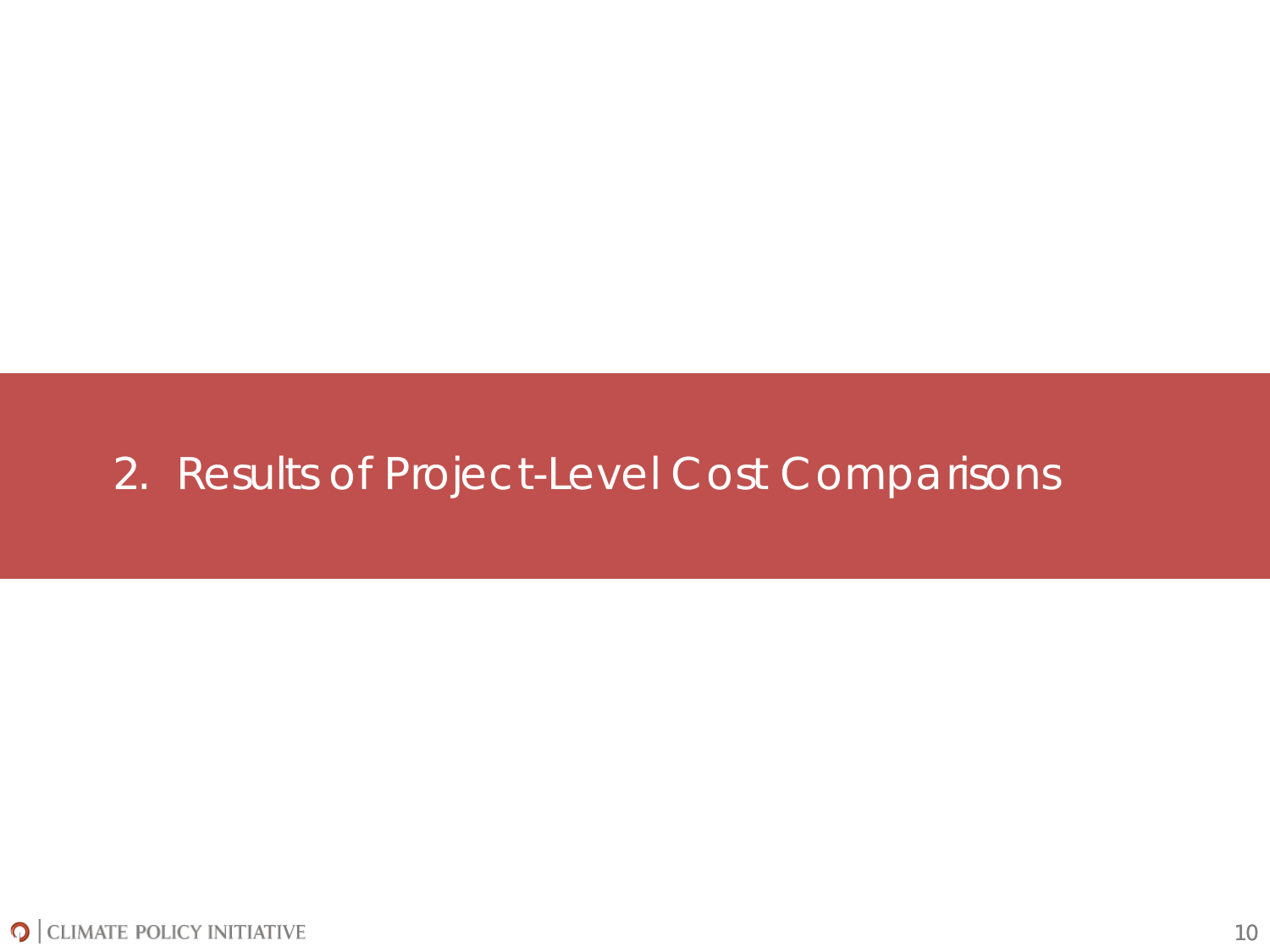# Summary of Project-Modeling Results

- **New procurement options can significantly reduce the premium required relative to current policy.**
	- Without PTC Reference Case premium of \$33/MWh. Utility PPAs reduce the premium by \$11-12/MWh, (\$14-15/MWh with YieldCos) while EDC Ownership can reduce it by \$6/MWh.
	- With PTC Reference Case premium of \$26/MWh. Utility PPAs get it down to \$8/MWh with tax equity, while EDCs eliminate the premium entirely. IPPs or YieldCos with tax capacity can do the same.
- **RenewCo can further reduce the premium by \$1-5/MWh.**
	- This is net of \$1/MWh cost of expected project defaults net recoveries.
	- Higher benefit when securitized debt displaces project-level debt.
- **With UOG, ratepayers bear the risk of wind production estimation uncertainty.**
- **The three options lead to different rate impact time profiles.**
	- UOG is expensive early on, but cheaper later due to low wind operating costs – and captures any (positive or negative) residual value after 20 years.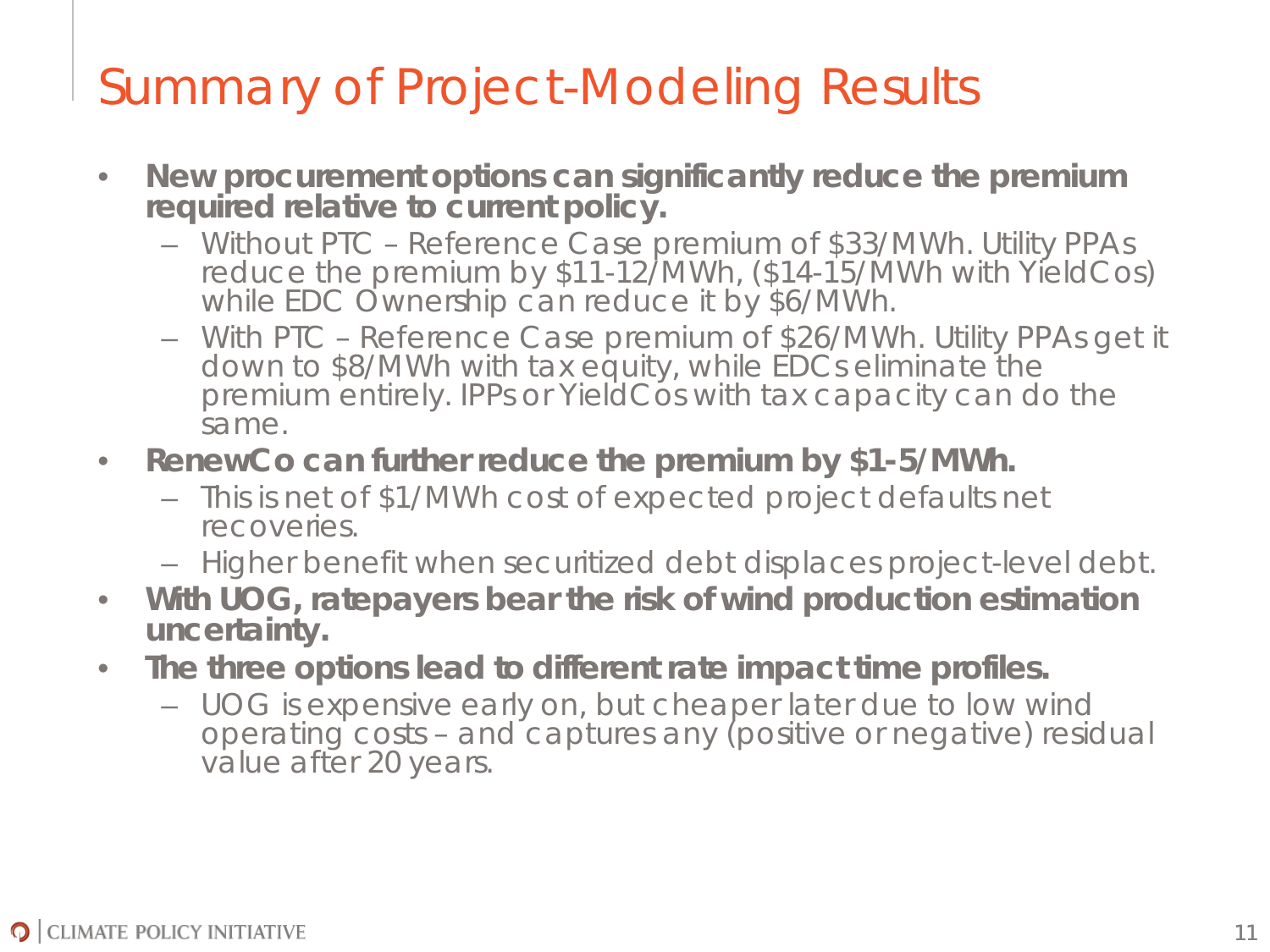#### A PPA Can Cut the Required Premium for Wind by \$11-12/MWh; UOG by \$6/MWh



- No PTC extension assumed
- Premium is relative to discounted NYISO CARIS projected market prices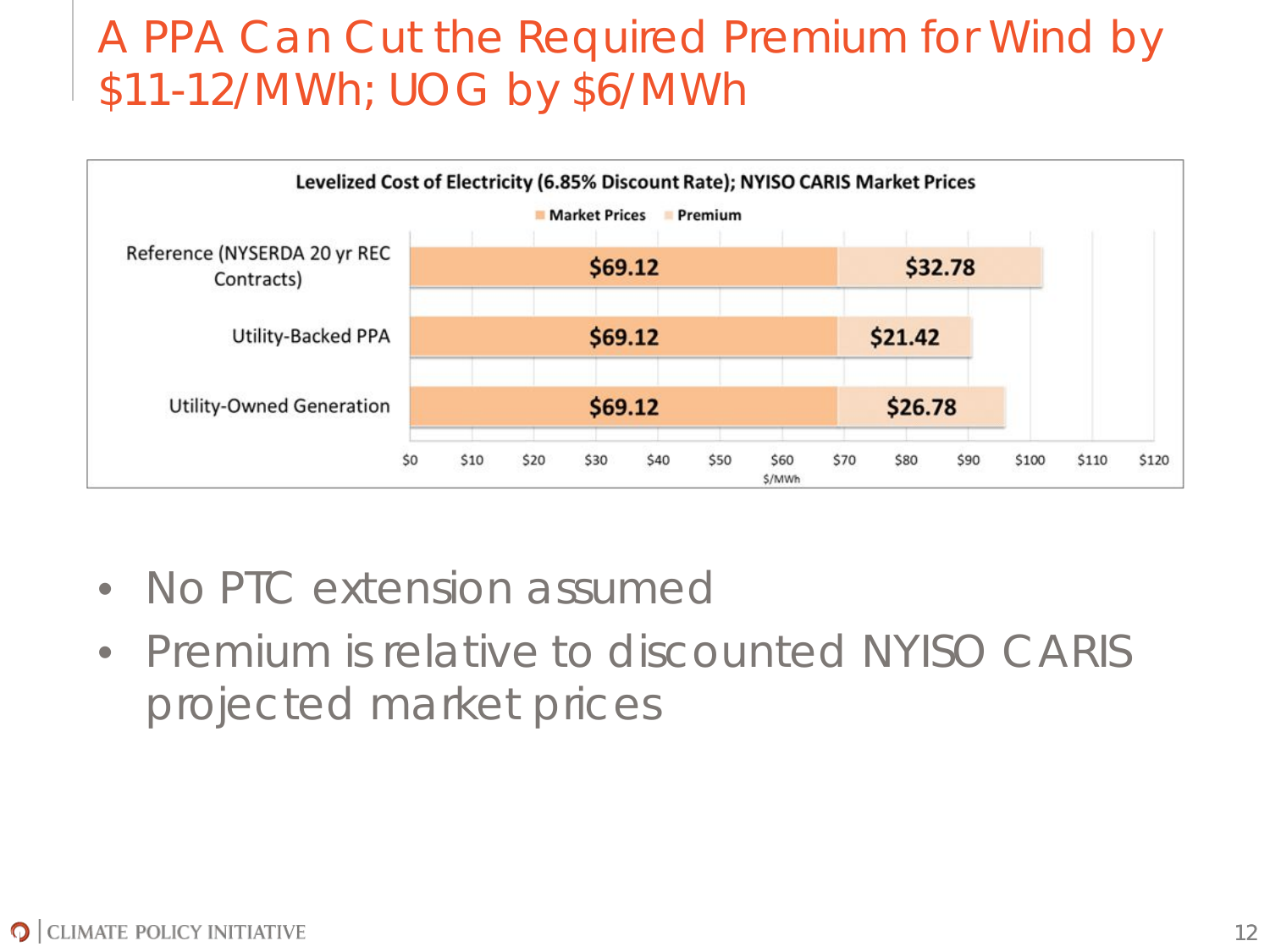#### If the PPA enables YieldCo financing, this benefit could increase to \$14-15/MWh



- No PTC extension assumed
- Premium is relative to discounted NYISO CARIS projected market prices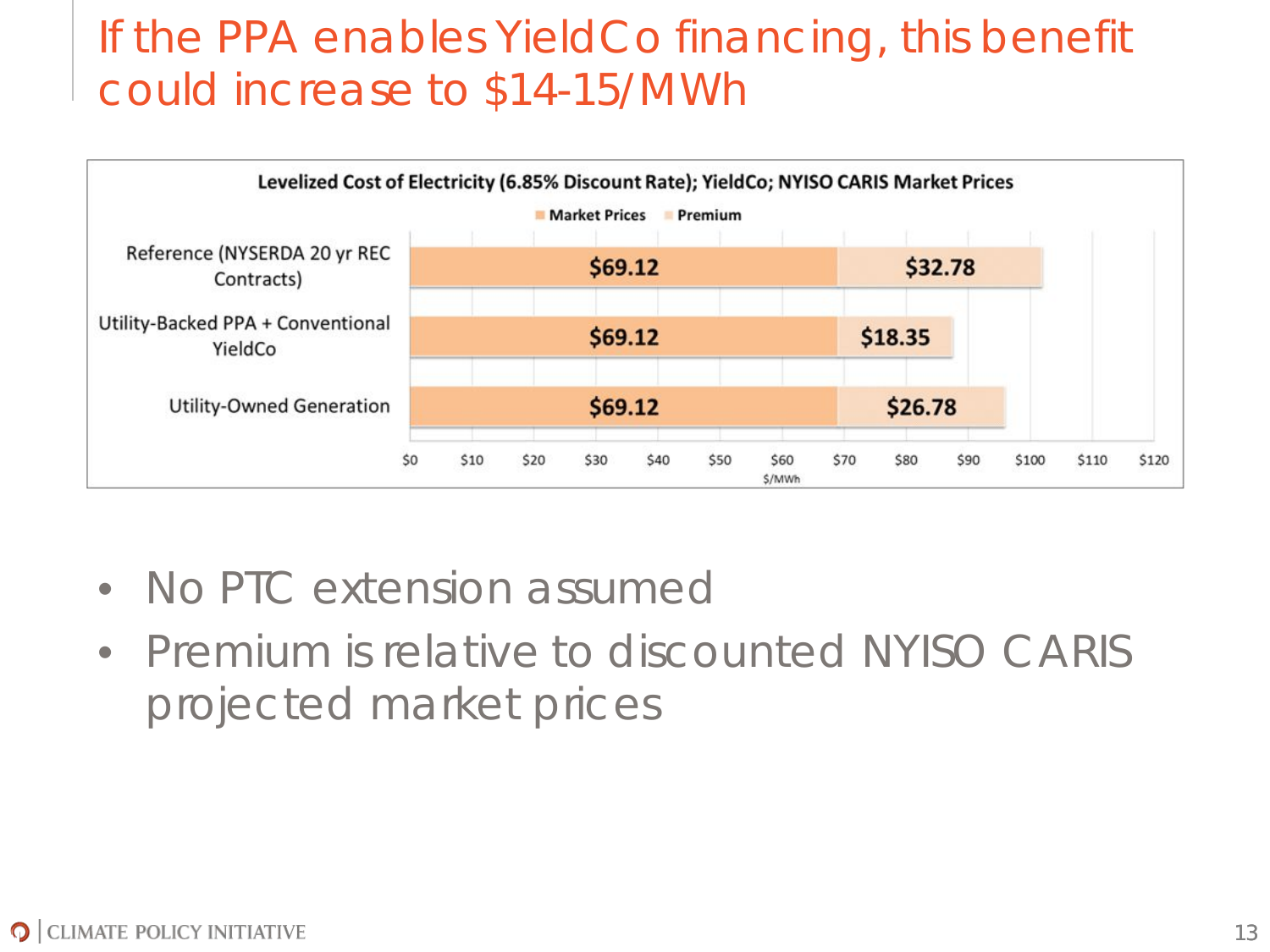### If PTC is extended, UOG is attractive if long-term investors in PPA/REC assets must use tax equity



- We assumed pass-through of PTC benefits to ratepayers
- FERC data suggest that NY utilities could monetize the tax benefits from as much as 1 GW of new wind in the near term
- For PPA and REC cases, we assumed sponsors use tax equity financing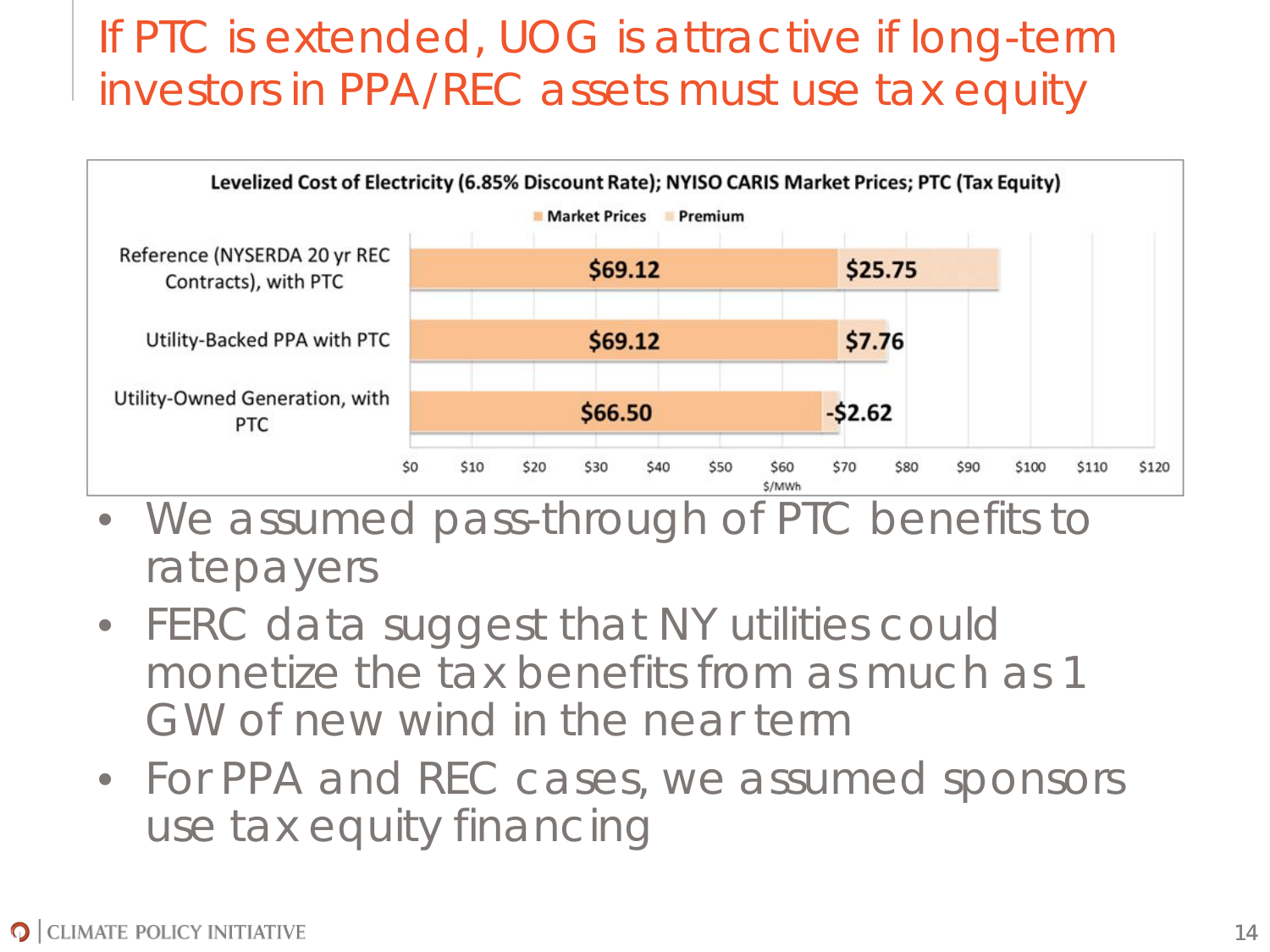#### But if long-term investors in assets with PPAs have tax appetite to monetize PTC, difference is small



• Such long-term investors could include the unregulated affiliates of NY utilities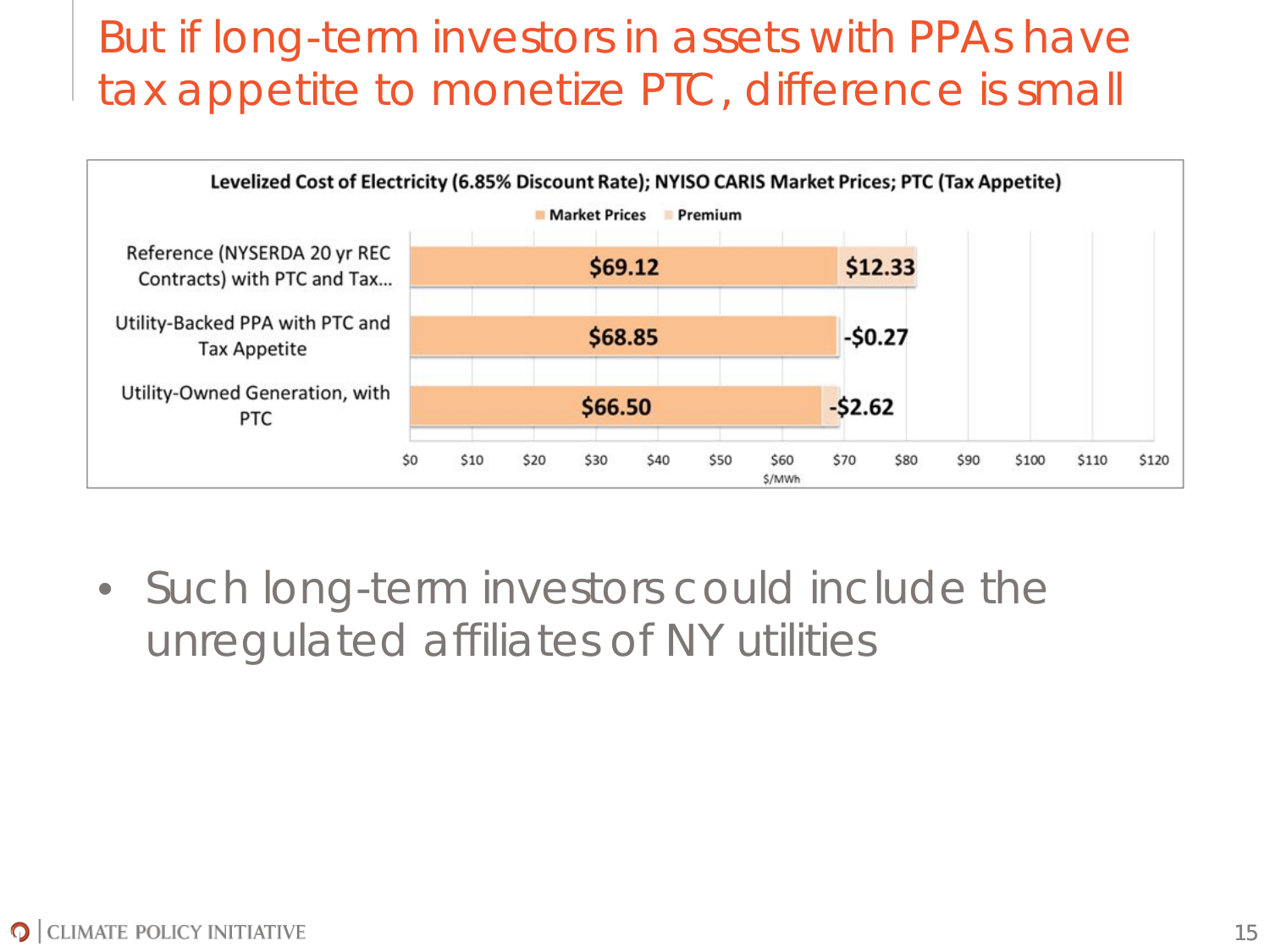### RBB Securitization can further reduce the premium by \$1-5/MWh



- This is net of the roughly \$1/MWh cost of expected project defaults net of recoveries borne by ratepayers
- The benefit of securitized debt depends on the spread between project debt cost and securitized debt costs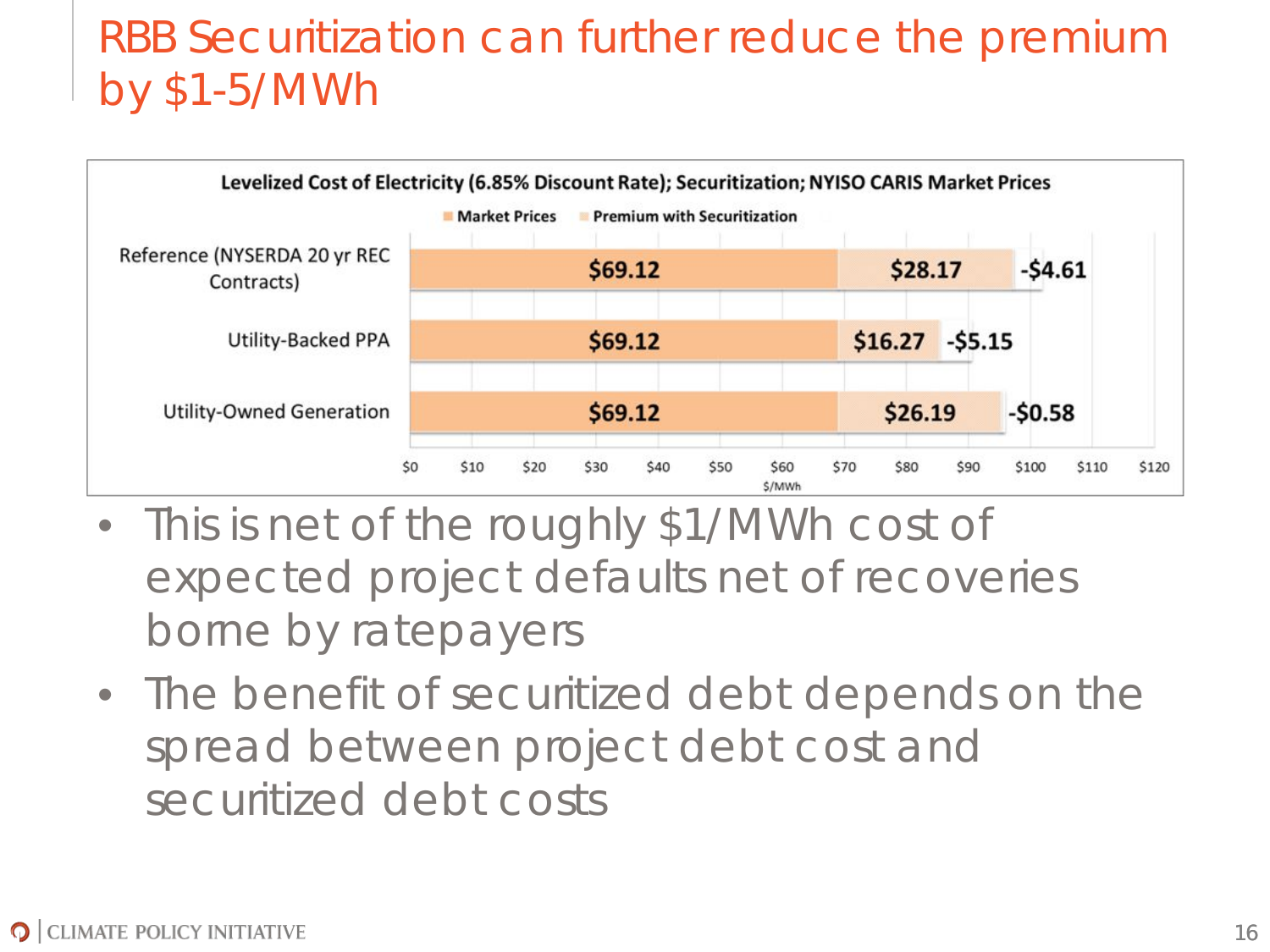## With UOG, ratepayers bear the risk of wind estimation uncertainty (~\$9/MWh uncertainty)



- Ratepayers are on the hook for compensating utility regardless of actual wind energy production – for PPA, owner bears that risk.
	- Average actual project production variance relative to pre-construction estimates is ~ 9%, with a systematic bias towards 4% underperformance.
	- The sensitivities above reflect the variance in levelized cost associated with that production variance.
- Further, we assessed the potential benefit of lower development risk with a utility acquisition, and found minimal impacts (\$1.18/MWh with 9% developer IRR).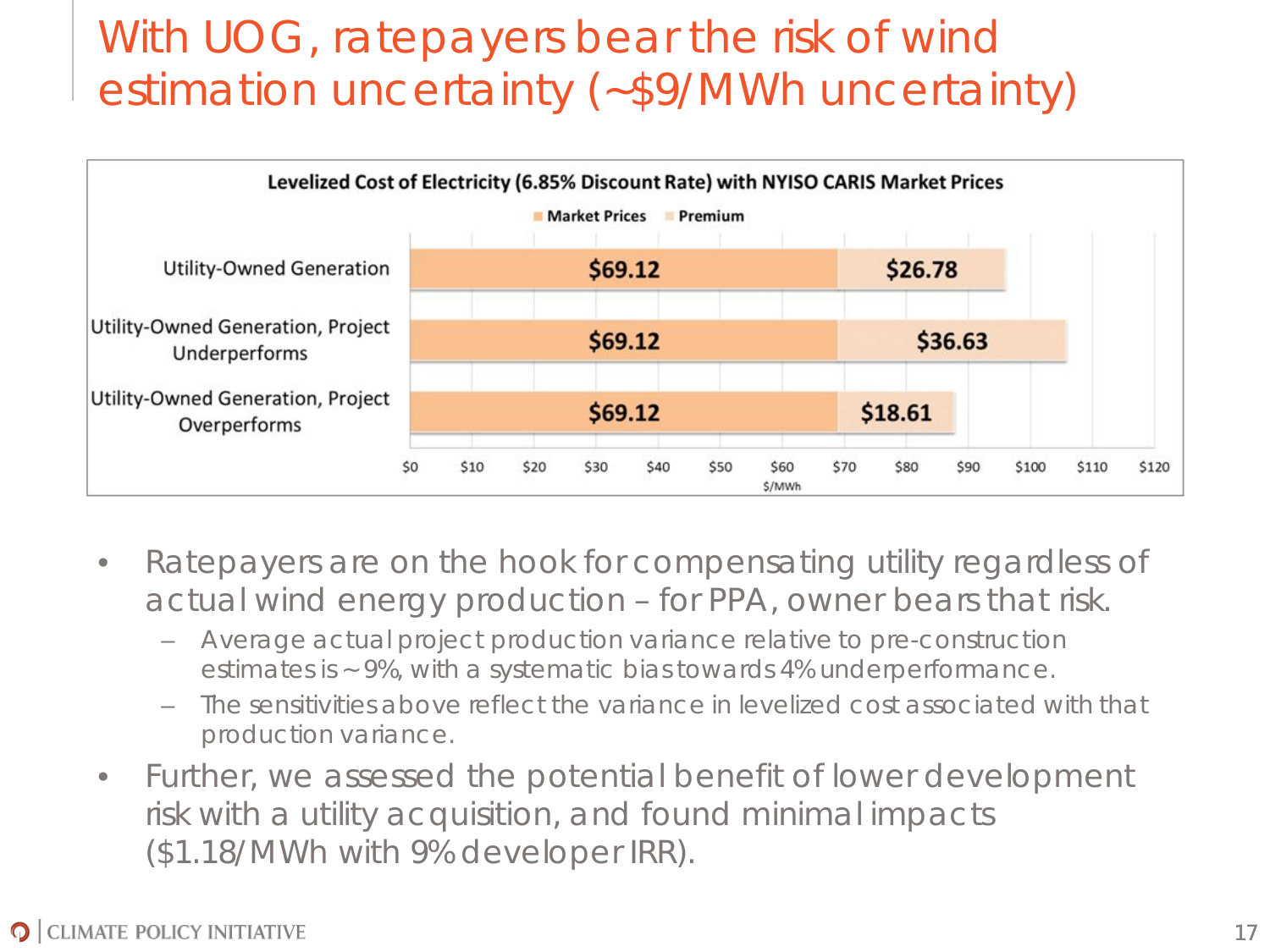#### The time profile of ratepayer impacts significantly varies by option; UOG is expensive early



NOTE: With operating expenses well under half of projected market prices at the end of 20 years, EDC ownership has the potential up-side of providing terminal value at relatively low costs.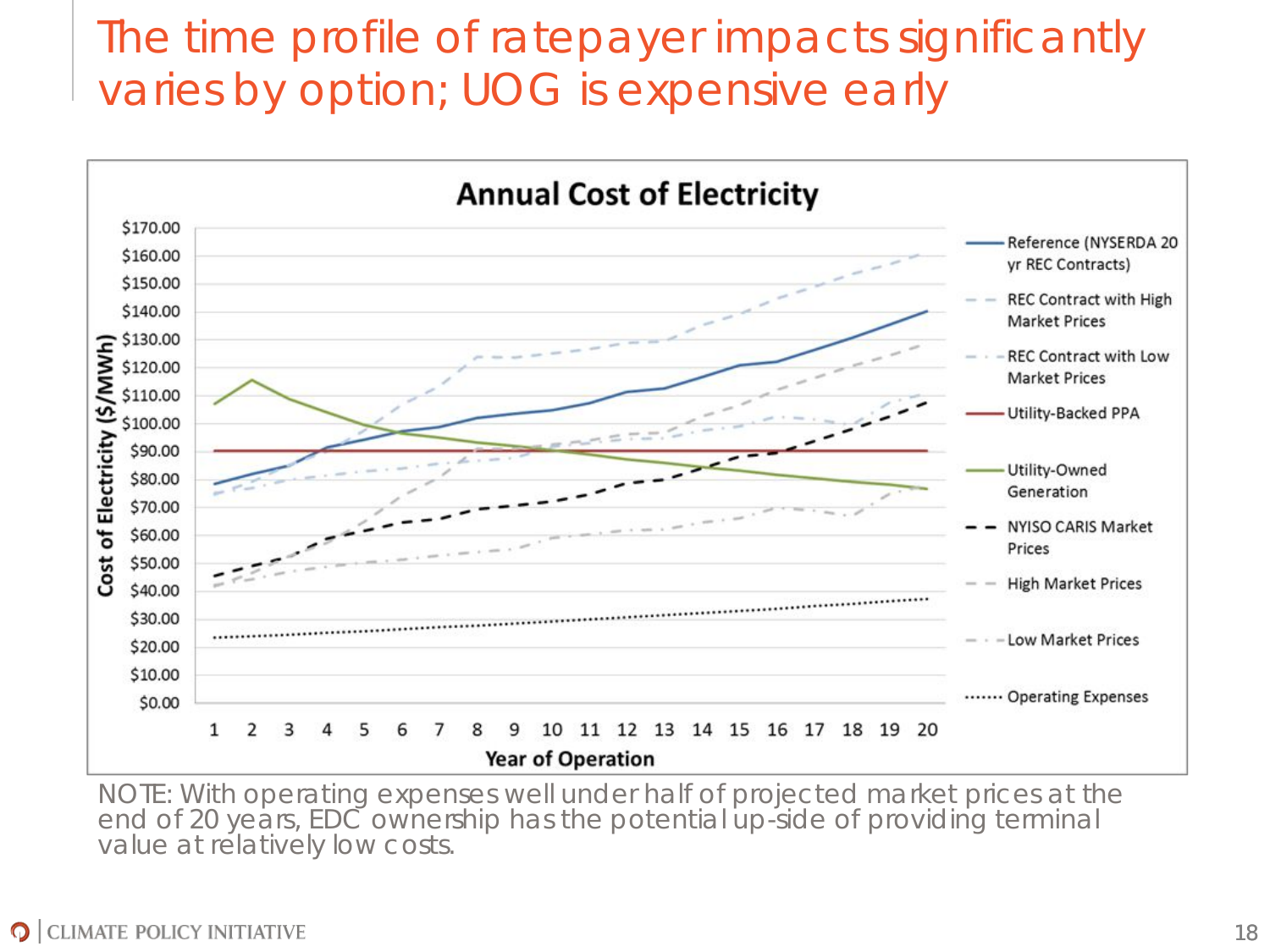### But the time profile of ratepayer costs for UOG with a PTC is actually quite attractive



NOTE: Time profile of EDC ownership costs is based on ratemaking treatment providing for credit of PTC during first 10 years of operation.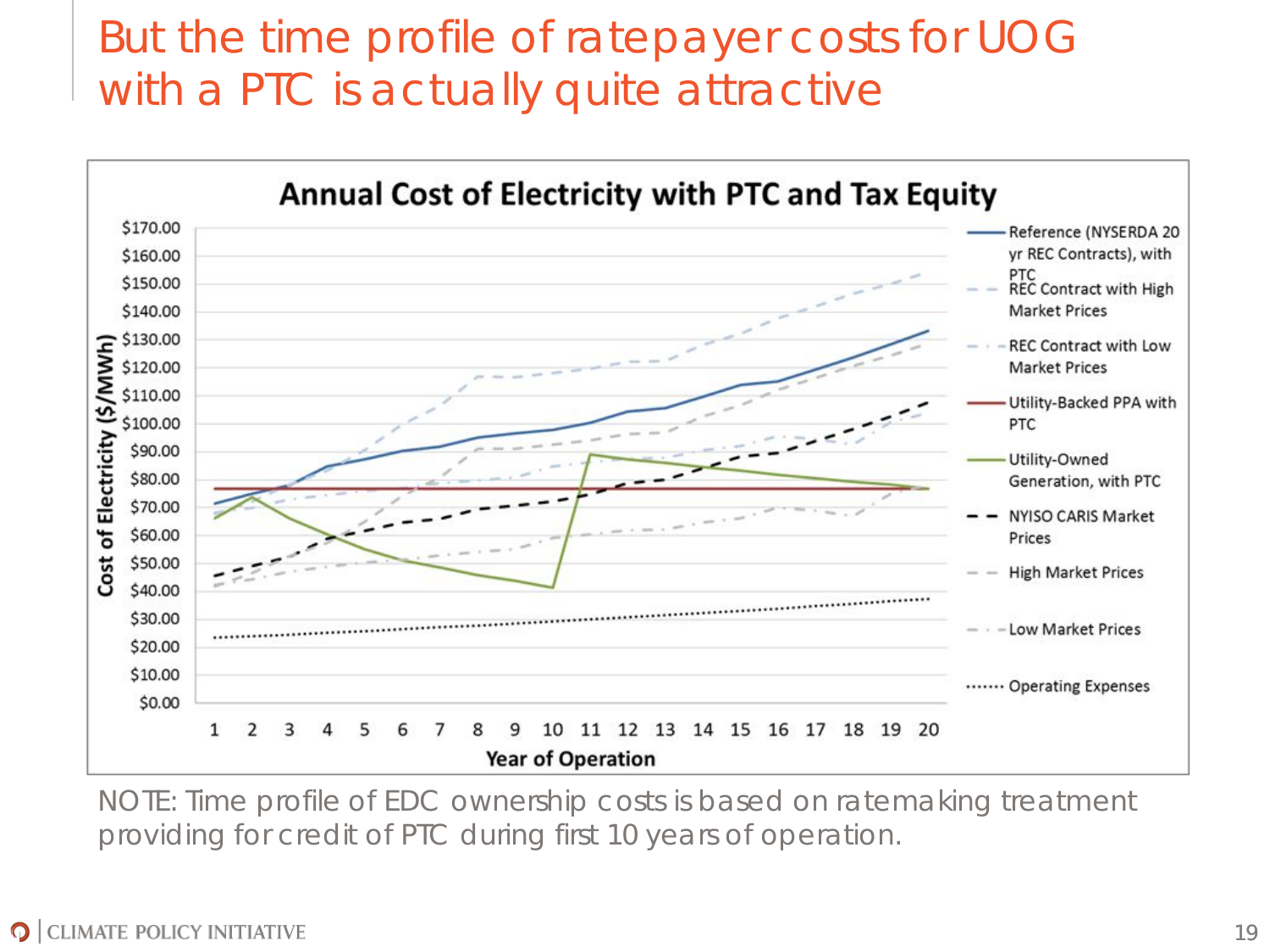### Though REC Contracts or PPAs with assets owned by investors with tax appetite can close the gap



NOTE: Time profile of EDC ownership costs is based on ratemaking treatment providing for credit of PTC during first 10 years of operation.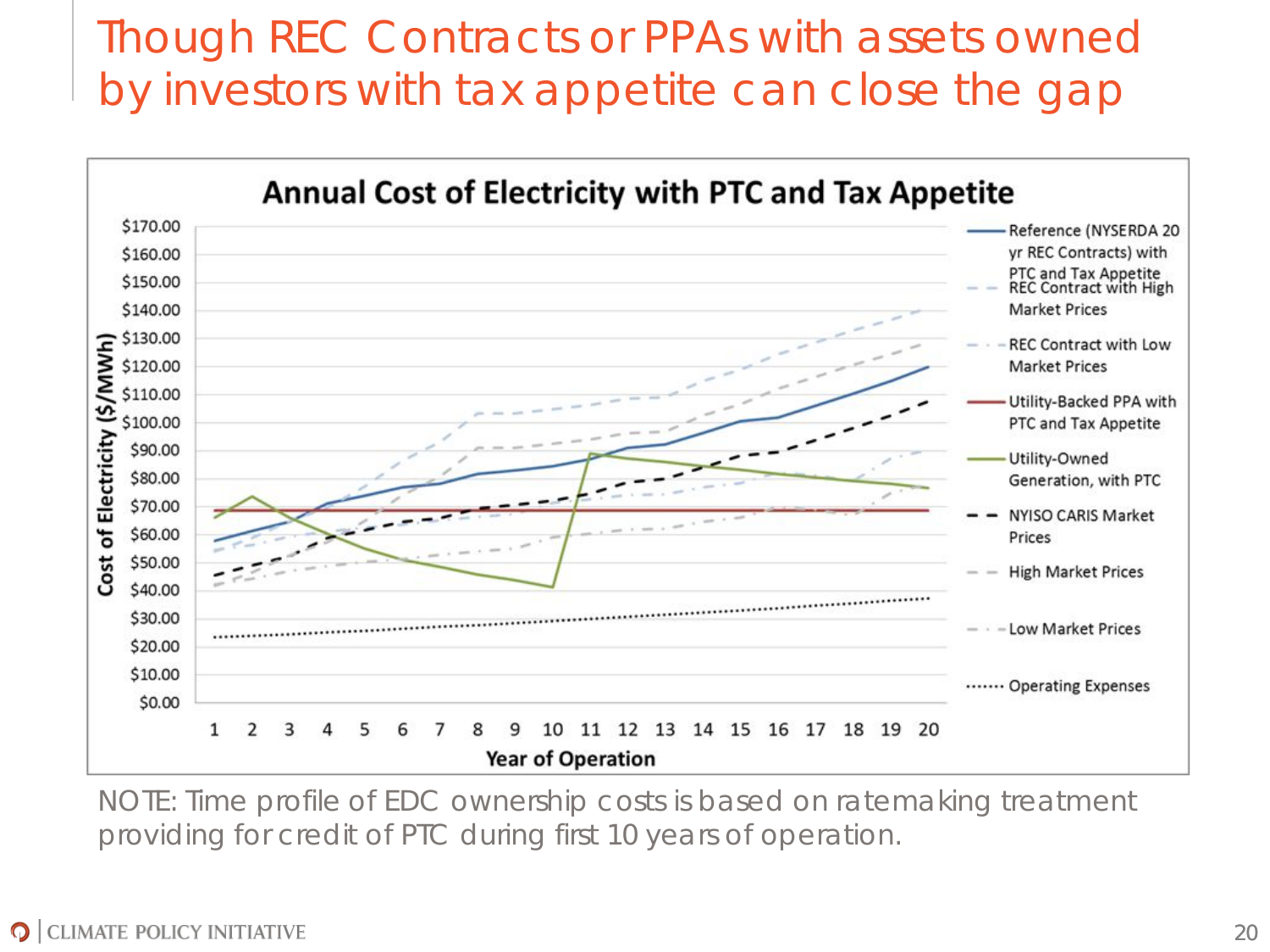#### 3. Annual Expenditure and Collection Impacts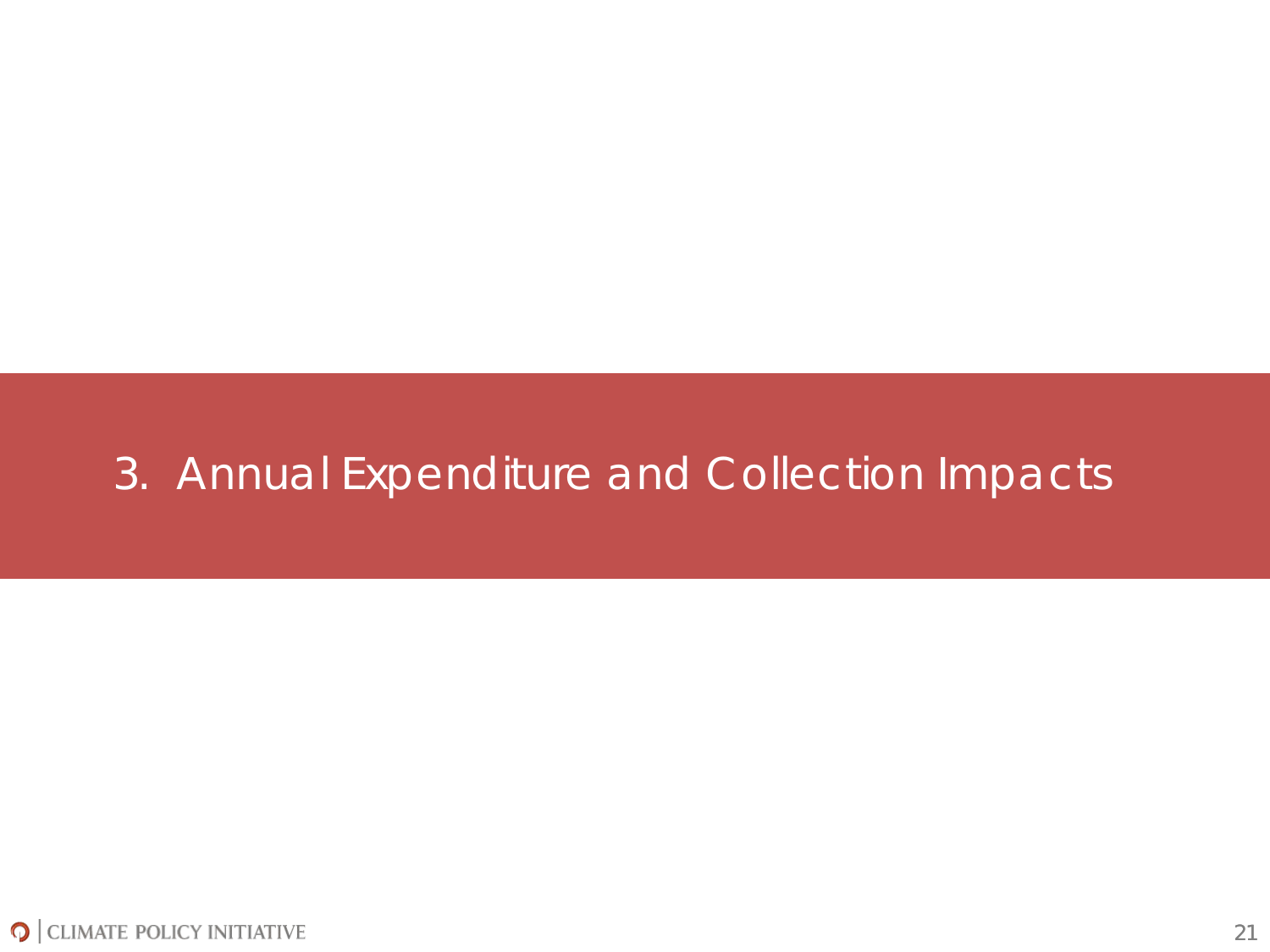How could new procurement options impact ratepayer collections and affect deployment?

- **PPAs provide lower, certain costs to ratepayers –** and do so over the long-term.
- **But costs relative to market prices is uncertain –** However, the PPA may end up costing more or less than procuring the energy at market prices
- **REC contracts lead to certain** *incremental* **costs** Under current policy, it is rather the incremental costs above future market prices that is fixed and certain for each wind facility
- **This allows the use of a fixed ratepayer collection mechanism with deployment level certainty - A fixed** ratepayer collection mechanism is provided to pay those known incremental costs resulting in certain deployment at a fixed incremental cost
- **Procurement plans with a PPA need to be adjusted up or down to compensate for this –** Quantities in successive procurements can be adjusted up or down as needed to track desired cumulative expenditure level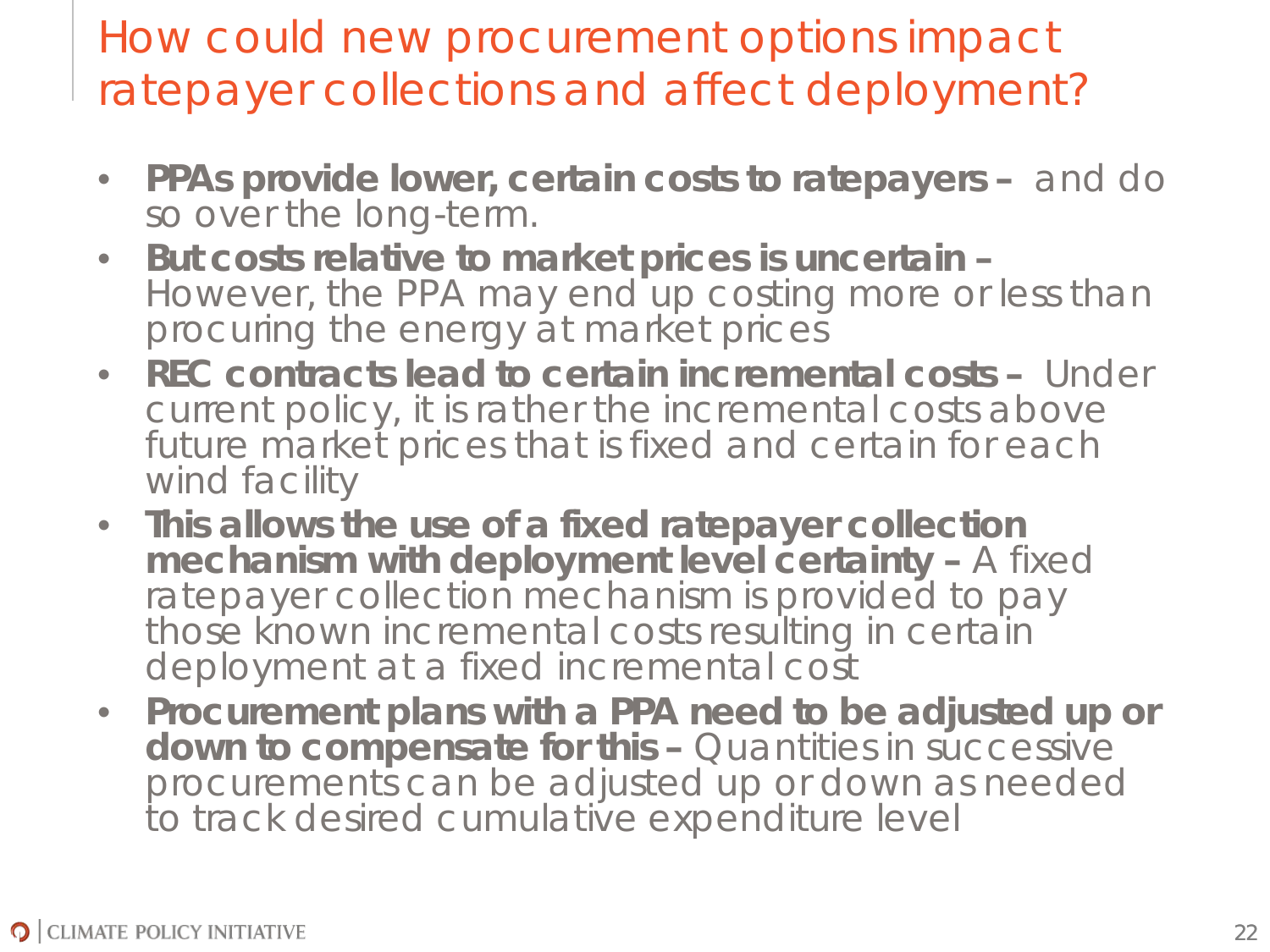### How could new procurement options impact ratepayer collections and affect deployment?

- **We assess how this works with new procurement options –** We assess the deployment and cost impacts of a hypothetical fixed cumulative ratepayer investment of \$1.5 billion over 10 years (comparable to historic levels)
- **We compare different market price scenarios –** We compared procurement mechanisms under base case and low future market price scenarios.
- **We use a back-loaded investment profile –** We considered a back-loaded investment of \$100m/year committed for five years starting in 2019, and \$200m/year for the next five years.

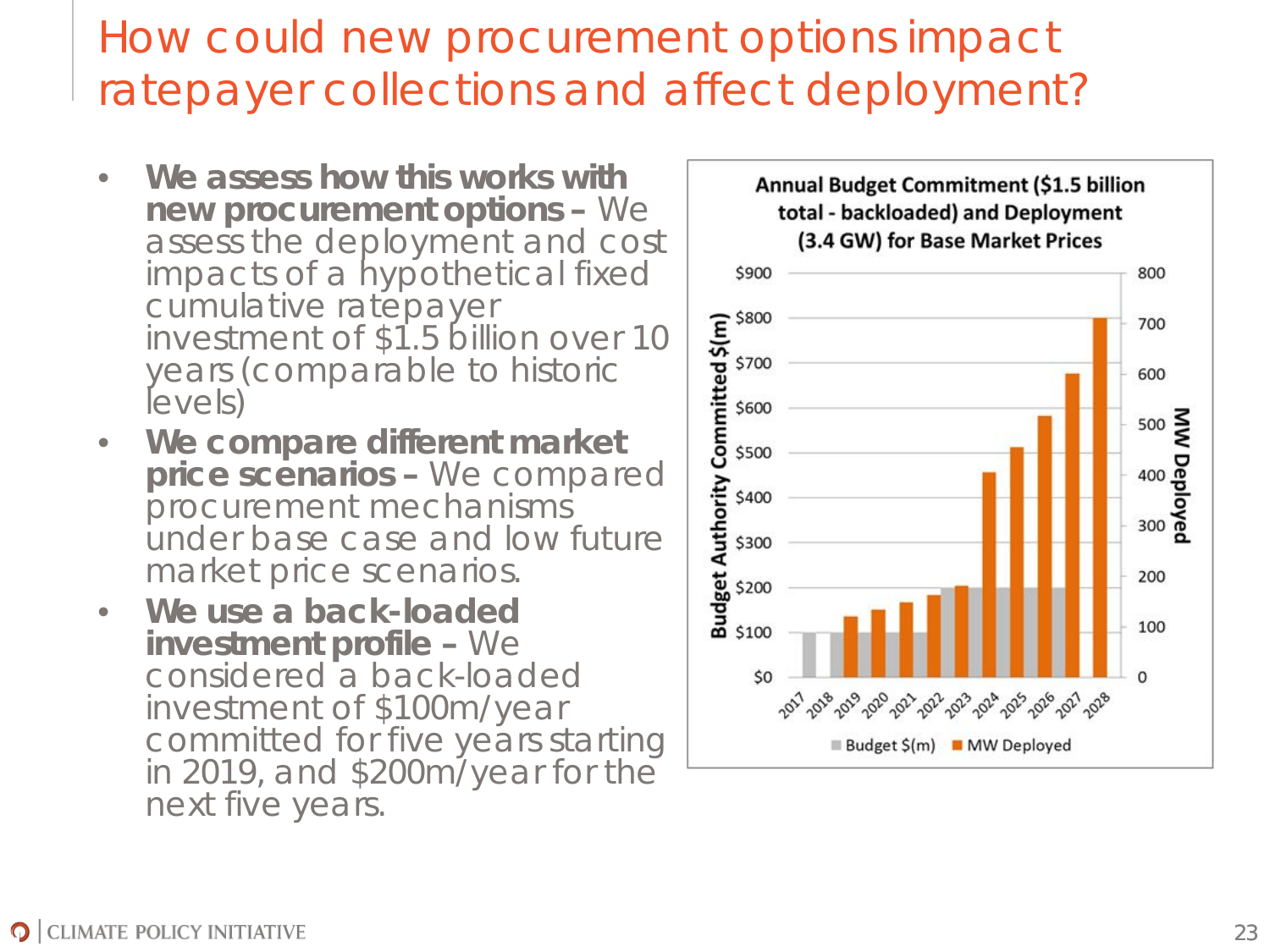#### PPAs could procure 1-3 GW of wind over 10 years with a back-loaded \$1.5 billion investment

| \$1.5 billion over 10<br>years for LSR Premiums | <b>Base Market Prices</b> |                              |                          | <b>Low Market Prices</b> |                              |                          |
|-------------------------------------------------|---------------------------|------------------------------|--------------------------|--------------------------|------------------------------|--------------------------|
|                                                 | Deployment                | <b>Real Net</b><br>Cost 2017 | Nominal<br>Net Cost      | Deployment               | <b>Real Net</b><br>Cost 2017 | Nominal<br>Net Cost      |
|                                                 | (GW)                      | dollars<br>(billions)        | (billions of<br>dollars) | (GW)                     | dollars<br>(billions)        | (billions of<br>dollars) |
| <b>NYSERDA 20 Year REC</b>                      | 1.6                       | \$1.1                        | \$1.5                    | 0.7                      | \$1.1                        | \$1.5                    |
| <b>Utility-Backed 20-Year</b><br><b>PPA</b>     | 3.4                       | $-50.7$                      | $-$ \$1.7                | 1.1                      | \$1.1                        | \$1.4                    |
| Utility-Owned<br>Generation                     | 2.1                       | $-50.2$                      | $-50.8$                  | 1.0                      | \$1.1                        | \$1.4                    |

- **Investment is used to cover incremental costs but isn't credited with future savings –** These funds were "spent-out" as collected from ratepayers through a flexible mechanism as needed to cover the *positive* differences between PPA price and market prices
- **We make simplified assumptions regarding future wind costs –** Assuming fixed nominal wind capital costs, escalating operating expenses and financing conditions based on forward yield curve analysis, we calculated the resulting deployment
- **This analysis did not attempt to assess the wind supply curve in NY.**